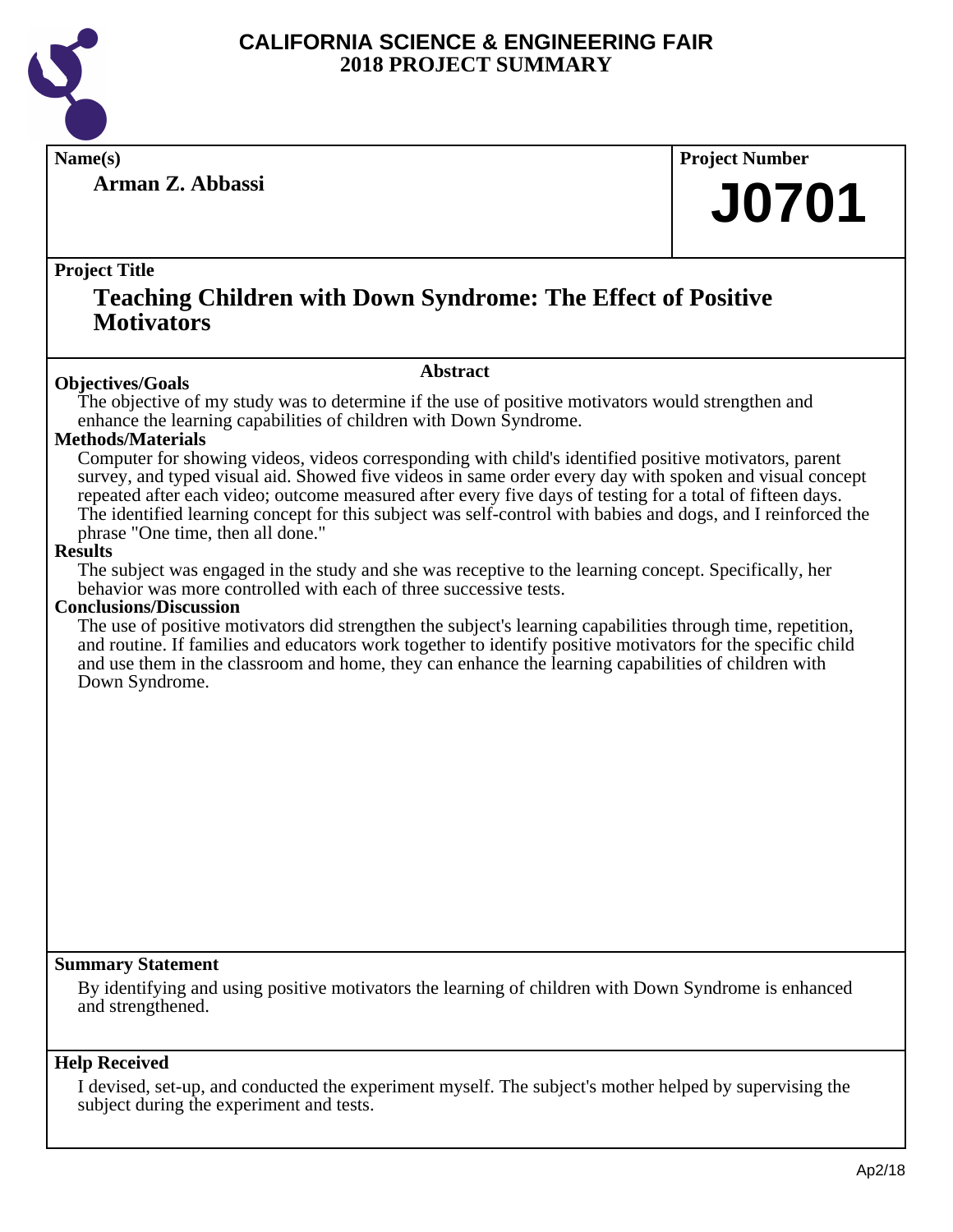

| Name(s)                                                                                                                                                                                                                                                                                                                                                                                                                                                                                                                                                                                                                                                                                                                                                                                                                                                                                                                                                                                                                                                                                                                                              | <b>Project Number</b> |
|------------------------------------------------------------------------------------------------------------------------------------------------------------------------------------------------------------------------------------------------------------------------------------------------------------------------------------------------------------------------------------------------------------------------------------------------------------------------------------------------------------------------------------------------------------------------------------------------------------------------------------------------------------------------------------------------------------------------------------------------------------------------------------------------------------------------------------------------------------------------------------------------------------------------------------------------------------------------------------------------------------------------------------------------------------------------------------------------------------------------------------------------------|-----------------------|
| <b>Vivian Avila</b>                                                                                                                                                                                                                                                                                                                                                                                                                                                                                                                                                                                                                                                                                                                                                                                                                                                                                                                                                                                                                                                                                                                                  | <b>J0702</b>          |
| <b>Project Title</b><br>The Effectiveness of Signage                                                                                                                                                                                                                                                                                                                                                                                                                                                                                                                                                                                                                                                                                                                                                                                                                                                                                                                                                                                                                                                                                                 |                       |
| <b>Abstract</b><br><b>Objectives/Goals</b>                                                                                                                                                                                                                                                                                                                                                                                                                                                                                                                                                                                                                                                                                                                                                                                                                                                                                                                                                                                                                                                                                                           |                       |
| The objective of this experiment is to determine if signage encourages people to recycle more in order to<br>help the environment.<br>Methods/Materials<br>To experiment on how people would respond to signs that invited them to recycle, I invited two groups of<br>people to eat pizza on plastic plates. Both groups had available a recycling bin, but one group had no<br>informational sign next to the bin; the other group's bin had a sign indicating the benefits to our<br>environment when we recycle. I told them I was experimenting on them by seeing there opinions on<br>paranormal things because if I told them that I was experimenting on them to see if they would recycle,<br>then they would obviously recycle.<br><b>Results</b><br>I discovered that the sign on the recycling bin that indicated the benefits to our environment when we<br>recycle did encourage people to recycle.<br><b>Conclusions/Discussion</b><br>It is concluded that signage does increase recycling participation. This data is important to us because then<br>people would recycle more and the environment would really benefit from that. |                       |
| <b>Summary Statement</b><br>As measured by how many people recycled, I found that people showed a significant difference in<br>recycling with a sign about the benefits of recycling to the environment on the recycling bin.                                                                                                                                                                                                                                                                                                                                                                                                                                                                                                                                                                                                                                                                                                                                                                                                                                                                                                                        |                       |
| <b>Help Received</b><br>I designed the experiment myself. My science teacher guided me throughout the project and she especially<br>helped me find a good question.                                                                                                                                                                                                                                                                                                                                                                                                                                                                                                                                                                                                                                                                                                                                                                                                                                                                                                                                                                                  |                       |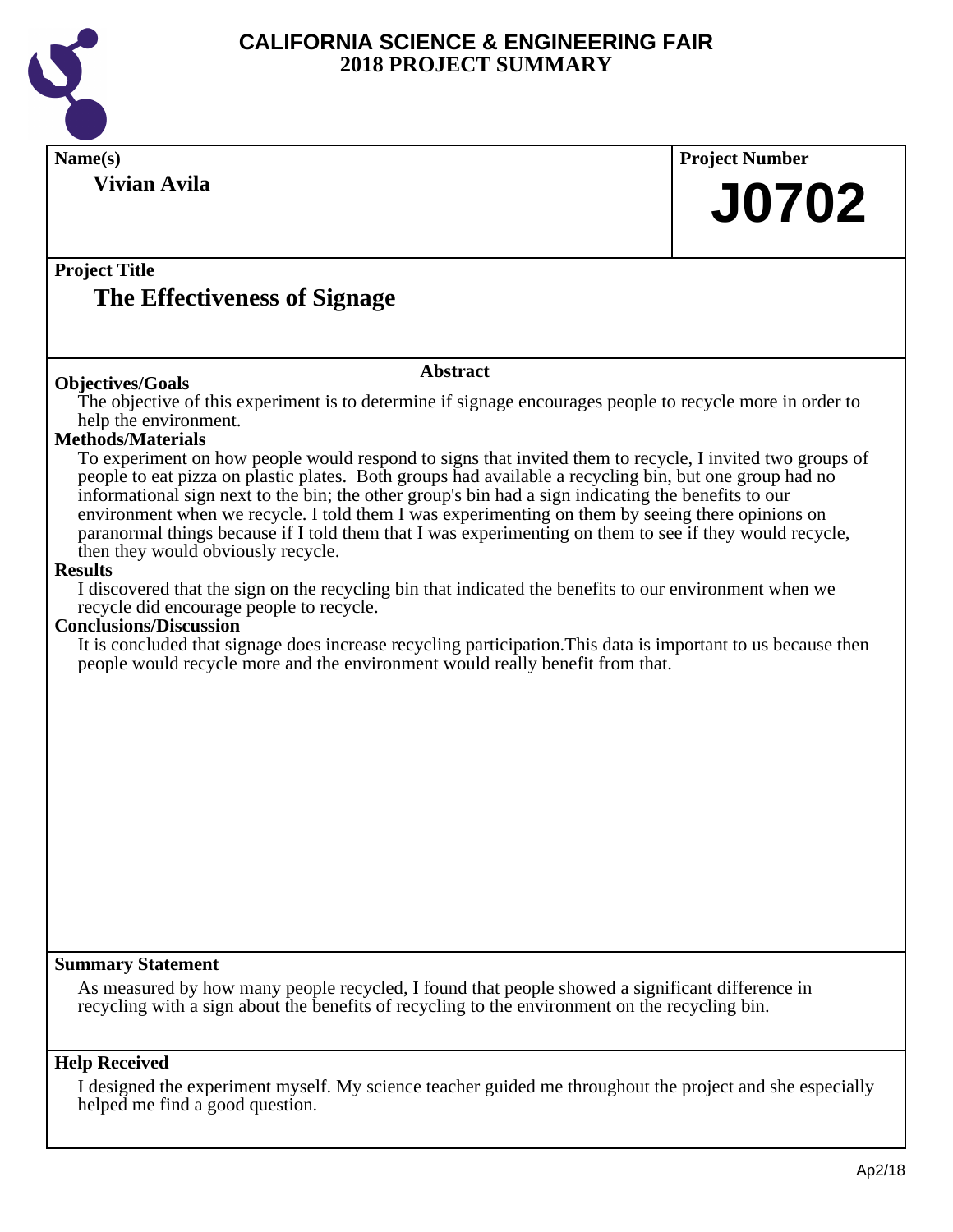

**Name(s) Project Number**

**Project Title Abstract Does Color Affect Comprehension? J0703 Objectives/Goals**

**Yasmine Baker**

The objective of this study was to determine which text color has the greatest positive impact on comprehension. I hypothesized that red will have the most considerable impact as previous studies have demonstrated that this color generates feelings of excitement and intensity.

#### **Methods/Materials**

A printer, paper, pen, and test subjects were needed to complete this project. In order to control for individual comprehension ability within a sample, I gave students a ten question comprehension quiz, then selected those who scored between three to eight. Then, a pre test on a certain topic was given to see how much information they knew about the topic. Next, the subjects were given a short essay on that topic in one of four selected colors. After that, the subjects took a post test to see how much information was gained. This phase was repeated with three different colors and groups, and to confirm the results, another phase was completed, this time, with another topic.

#### **Results**

In my experiment, I discovered that red and black affected comprehension the most (its average improvement for phase 1 was 3.46). The next most effective color was green at 3.15, then blue at 2.46. In phase 2, black affected comprehension the most, at an average improvement from pre-test to post-test of 1.83. The next two most effective colors were red and blue with an average improvement of 1.58, then green at 1.50.

I also looked at many others characteristics that would control for them.

#### **Conclusions/Discussion**

The final data supported my hypothesis. The colors red and black are best for comprehension. Students should implement the results from this project to determine what color text facilitates their learning. The experiment expands our knowledge about comprehension by demonstrating that different colors affect students differently. This project is extremely important because these results need to be taken into consideration in academic settings to help student achieve optimum comprehension. Future experiments include figuring out other variables that affect comprehension.

#### **Summary Statement**

I tested middle schoolers to see which text color would positively affect comprehension the most, and found that red and black colored text help facilitate optimum comprehension.

#### **Help Received**

I designed, performed, and analyzed the data by myself. The only help I received was with my science teacher who gave me a couple of ideas on ways to analyze my data.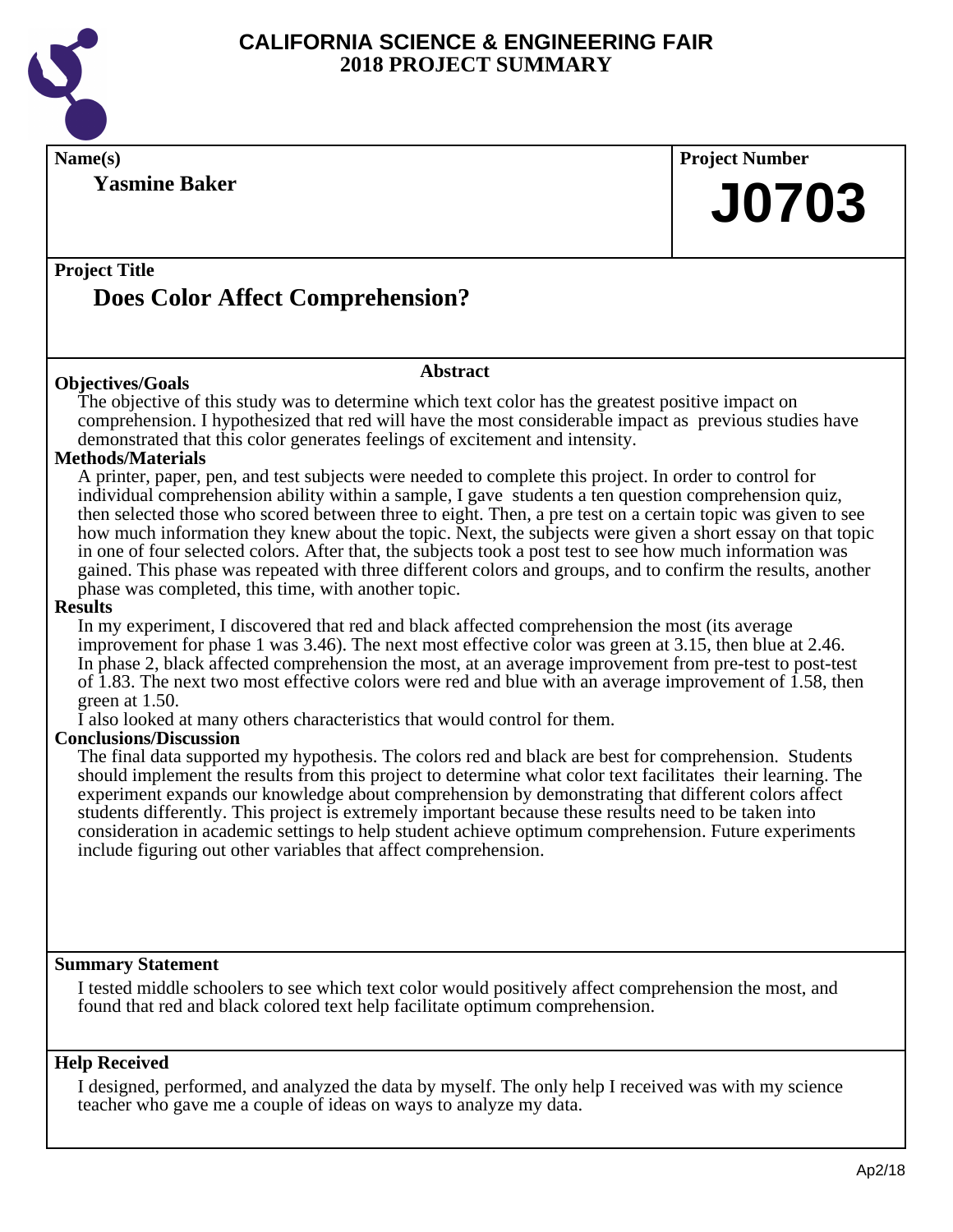

**Name(s) Project Number**

**Hanna M. Beck**

**J0704**

### **Project Title How Sleep Deprivation Impacts Students' Memory**

#### **Objectives/Goals**

The objective of this study was to determine if six hours of sleep a night for a week made a difference in memory compared to sleeping for eight hours a night for a week.

**Abstract**

#### **Methods/Materials**

I had my participants sleep for six hours a night for a week and then take an online memory test that calculated how well a participant could recreate a pattern that they were shown. I then had them take the same memory test after a week of sleeping for eight hours a night. Then I gave them an hour to study with fake information I made up so they couldn't use any prior knowledge. I then had them sleep for six hours a night for a week again. After the week I tested them on the information I gave them earlier to test their long-term memory. I then repeated this with different data and the participants sleeping for eight hours a night this week. Then I compared the results from the two sets of weeks.

#### **Results**

The first set of data that tested short-term memory showed about a 38% increase on average in scores from the first week to the second week. The second set of data that tested long-term memory showed about a 16% increase on average from the first week to the second week. This proves that the number of hours of sleep a child receives does make an impact on their short and long-term memory.

#### **Conclusions/Discussion**

Although there have been studies that have shown the impact that sleep has on memory, none that I have found have done an experiment specifically on jr. high school students. My results prove that the number of hours slept makes a huge impact on young learners and the difference just two hours more of sleep has on their memory and subsequently their studies.

#### **Summary Statement**

I showed that two hours more of sleep makes a considerable difference on 8th graders short and long-term memory.

#### **Help Received**

I designed and performed the experiment by myself but was coached on how to interpret my results by my science teacher, Mr. Jackson.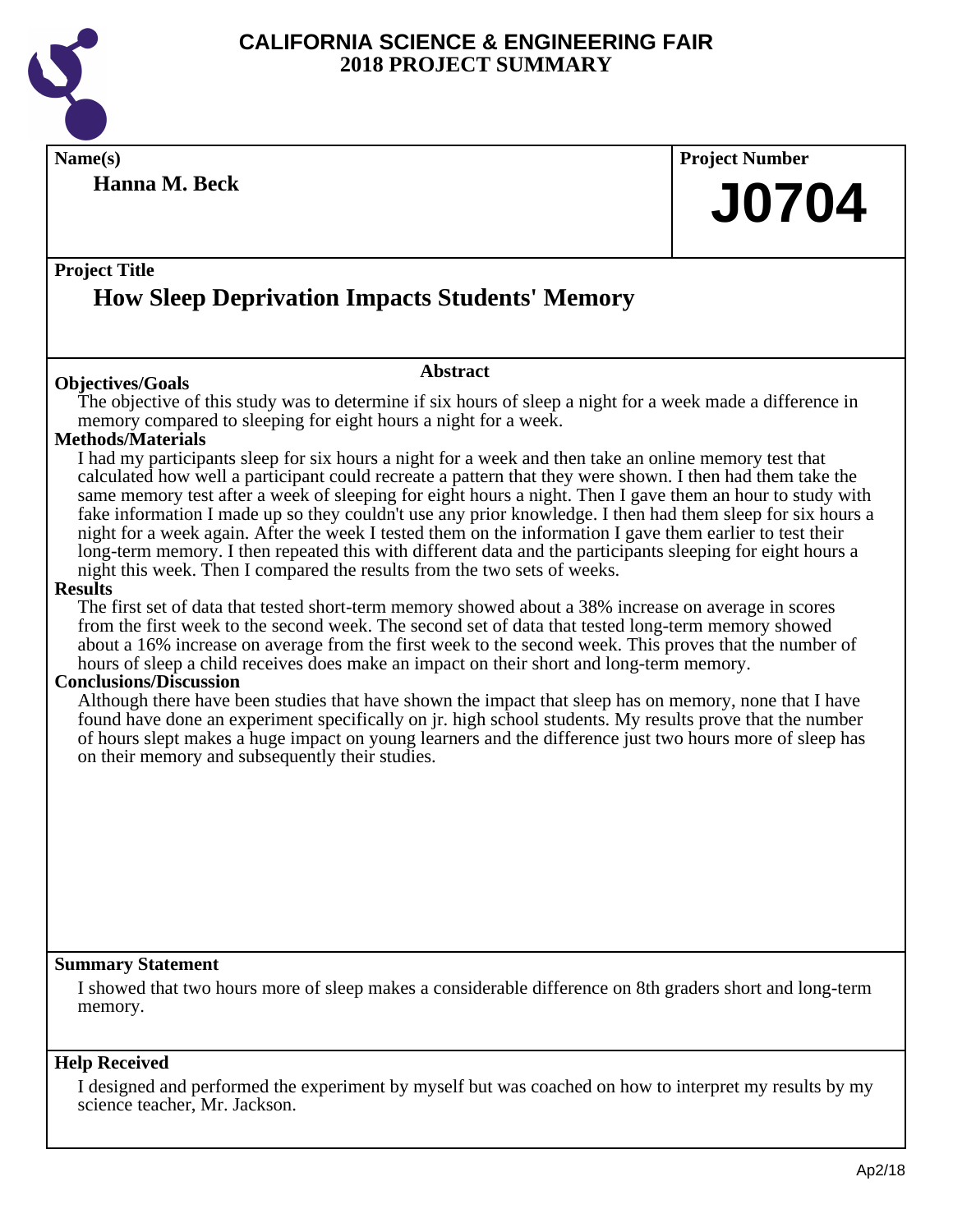

**Name(s) Project Number Project Title Abstract Leah J. Booth The Effects of Background Noise on Auditory Perception J0705 Objectives/Goals** The objective of this study was to determine if background noise affects hearing. **Methods/Materials** 75 students, scripts, downloads of background noise (static, music with words, music without words, coffee shop noise), speaker. Read script to students with different background noises playing. Students wrote down facts that they could recall afterwards. Then had students read a different script to themselves with the same background noise. Then they wrote the facts they could recall. **Results** The results showed that having background noise of music with words impacted their ability to listen, understand and remember information. They could not recall as many facts from the articles when the music with words was played in the background. My experiment also showed that overall, when static was played in the background while being read to, students were able to recall the most facts. **Conclusions/Discussion** The information gained from this project could be useful for teachers who are concerned about background noise and its implications on hearing and recalling information. A teacher could use this data to create an optimal environment for students for learning.

#### **Summary Statement**

I discovered people have a difficult time listening and recalling facts from an article when various noises were playing in the background, particularly when they were listening to music with words.

#### **Help Received**

My science teacher, Mr. Scott, helped me analyze my results.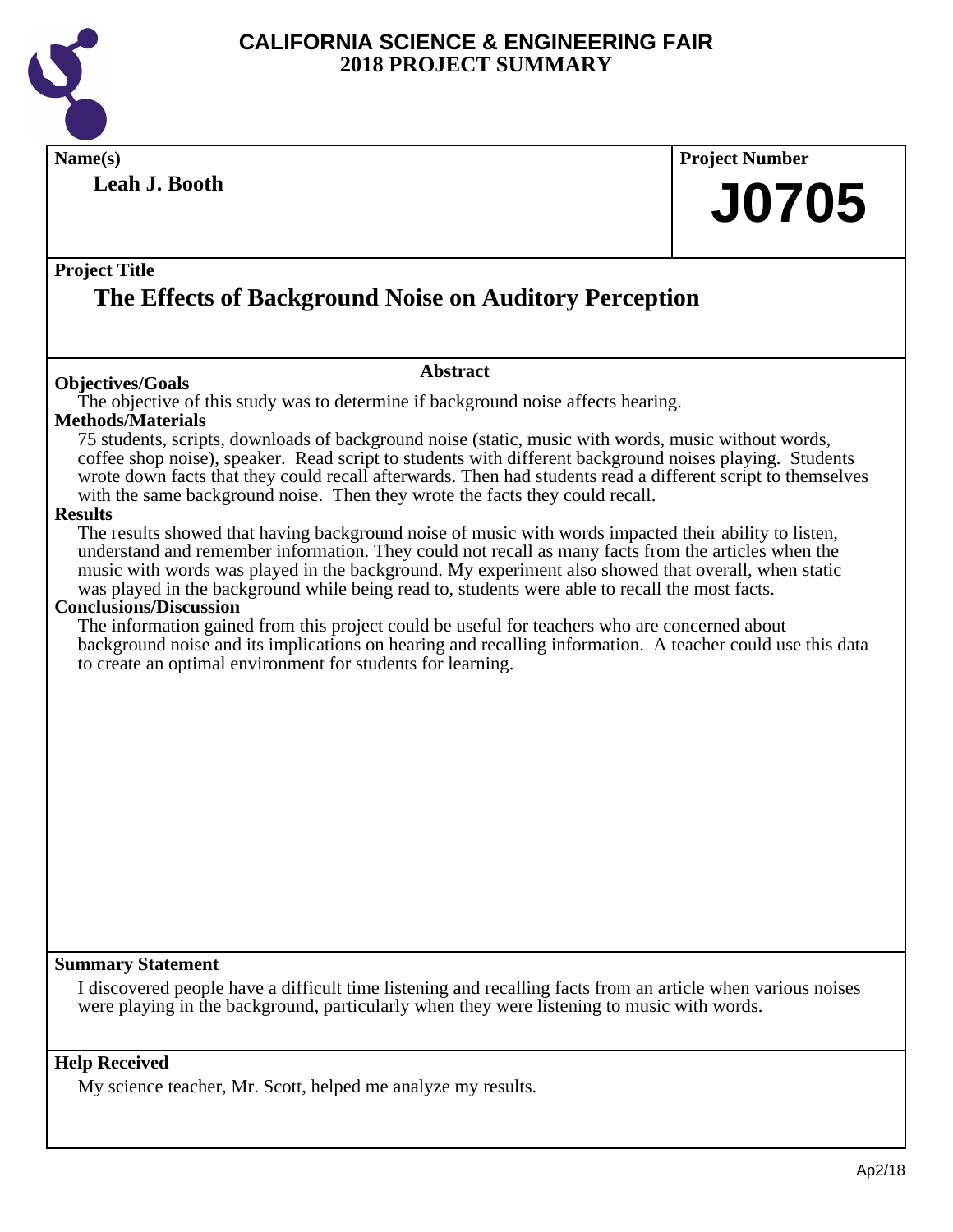

**Name(s) Project Number**

**Kayla H. Brewer**

**J0706**

### **Project Title The Effects of Visual Distraction on Recall**

#### **Objectives/Goals**

#### **Abstract**

I visited the Museum of Science in Boston and came across an experiment that focused on attention span. I was inspired by this exhibit to design a project to test visual distractions and their effects on the ability to retain information. The purpose of this project was to discover whether distractions impair the ability to comprehend and memorize information. Based upon on my research, I believed that distractions, even small ones, might impair the ability to comprehend and memorize information.

#### **Methods/Materials**

124 test subjects participated in grades 5 through 8. I came up with a list of 15 words for test subjects to attempt to memorize and recollect. I also created animations such as a ball bouncing, a pinwheel spinning, and a line oscillating as my "distractions." I created a video with the list of words and the distractions beside them to test half of the subjects. In each grade, I tested one class with the list of words alone and the other class with the video, which showed the word list and the distractions. The subjects were given time to memorize the words silently, wait silently afterwards, then write the words they could recall on response forms I created. I collected and analyzed the data.

#### **Results**

The mean number of words remembered by participants who were shown the video was significantly fewer than the number of words remembered by participants just shown the word list alone. Participants shown the word list alone scored an average of 23.6% higher in fifth grade, 38.0% higher in sixth grade, 17.8% higher in seventh and 16.9% higher in eighth grade than those shown the video. The number of words remembered ranged from none to all 15 words remembered!

#### **Conclusions/Discussion**

Overall, the findings supported my hypothesis. The distractions in the video seemed to have a large impact on the brain's focus. At every grade level there were significantly more words recalled by those who viewed the word list without distraction. According to my results, the impacts of a visual distraction appeared to be even greater with younger students (the fifth and sixth graders) than with seventh and eighth graders, but even the seventh and eighth graders were still greatly affected.

#### **Summary Statement**

My project is about testing the effects of visual distractions on the ability to memorize and recall information.

#### **Help Received**

My science teacher assisted me in testing the classes. I graded and recorded all tests myself.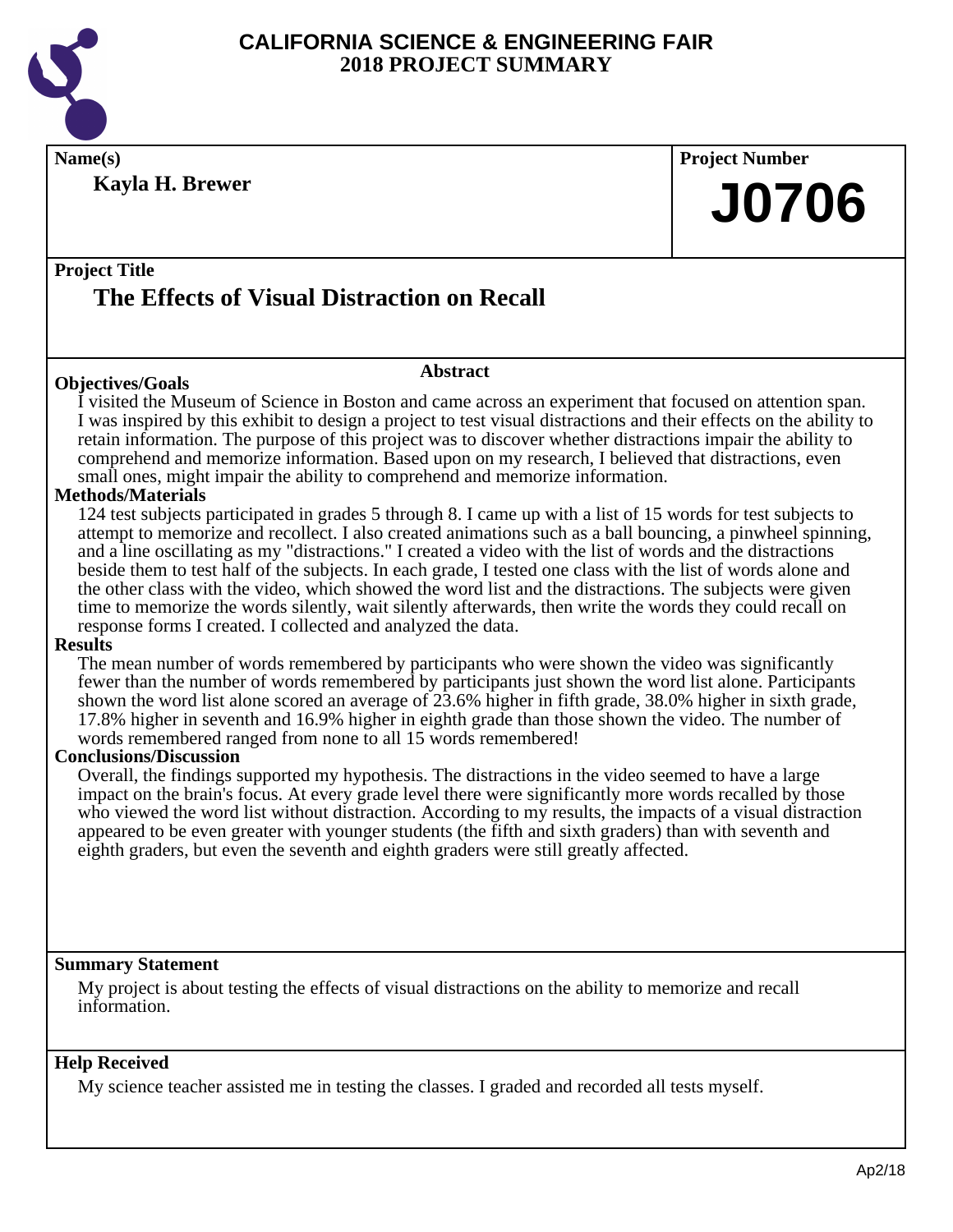

**Name(s) Project Number Project Title Abstract Danna Bundogji Is Technology Good for Us After All?**

#### **Objectives/Goals**

The objective of this study was to assess the difference in reading comprehension of middle school students when using paper or digital reading sources. I also aimed to assess the role the environment plays on reading comprehension.

#### **Methods/Materials**

Middle School students were randomized into two groups: paper reading group vs. digital reading group. Group type determined which reading source the student read from during the experiment (for example: students in the paper reading group read from a paper while students in the digital reading group read from a tablet). Reading comprehension was also assessed by administering three exams under three different conditions: untimed, timed, and interrupted.

#### **Results**

Overall, the digital reading group did 1.43% than the paper reading group. The untimed experiment showed a 5.85% score increase in the paper reading group compared to the digital reading group. The timed experiment showed a 1.38% score increase in the paper reading group compared to the digital reading. Lastly, the interrupted experiment shoed a 10.41% score decrease in the paper reading group compared to the digital reading group.

#### **Conclusions/Discussion**

My results demonstrated that there was an insignificant difference (1.06%) between reading comprehension scores of students in the on-screen and paper reading group. The testing condition affected reading comprehension scores in both groups showing a significant percent difference (un-timed: -5.85%; timed: -1.38%; interrupted: 10.41%). The environment seemed to play a larger role on reading comprehension than the reading source.

#### **Summary Statement**

Although reading source (paper vs. digital) did not play a significant role on reading comprehension scores of middle school students, the environmental condition had a substantial impact.

#### **Help Received**

I gathered materials, administered experiments, and collected data. My coach, Najwan Naserelddin, gave me constant feedback and support throughout my project.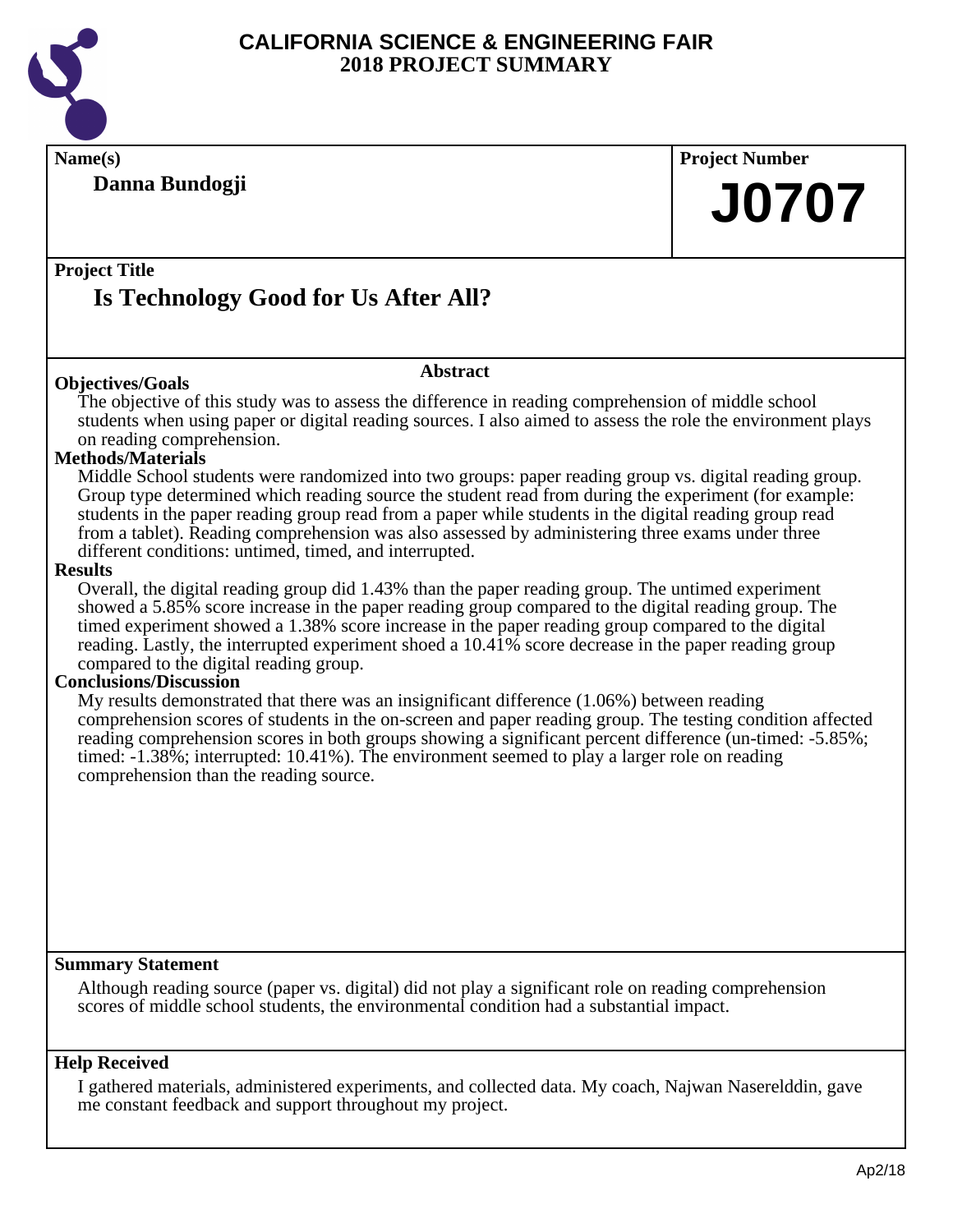

**Name(s) Project Number**

**Akhilesh Chegu; Deven Shah**

#### **Project Title**

## **The Effect of Interrupted Sleep on Cognitive Behavior and Neurophysiology in Drosophila melanogaster**

#### **Abstract**

**Objectives/Goals** Our experiment's objective is to determine interrupted sleep's effect on cognition. Common diseases like sleep apnea and generalized anxiety disorder interrupt sleep instead of depriving it, but, taking a closer look, we realized that minimal pre-existing experimentation had been performed on interrupted sleep. We hypothesized interrupted sleep would lower cognitive capabilities compared to normal sleep.

#### **Methods/Materials**

We used Drosophila melanogaster as our animal model for the sleep study. Our experiment regulated Drosophila sleep using blue lights controlled by an Arduino. We divided fruit flies into four test tubes; one tube was a blue light control, one functioned on normal sleep, one's sleep was interrupted, and one tube was deprived of sleep. Interrupted sleep was defined as 5 minute waking periods every two hours of sleep in the night. Deprived sleep was defined as obtaining half the amount of normal sleep in Drosophila, or four hours. Our experiment measured cognition through memory and reaction time, which was tested through attraction to vinegar.

#### **Results**

For reaction time, we measured their reaction time in comparison to each other across the 8 days. Flies with interrupted sleep consistently had the fastest reaction time(5-7 seconds) whereas those with deprived sleep has the slowest(13-16 seconds). In our second experiment, classical conditioning, we took their average reaction time and compared it to the reaction with the fake Q-tip stimulus. We found a similar change of 5 seconds between the two times for all types of sleep. However, that time change meant that interrupted sleep was almost doubling the average reaction time, indicating that another factor that was playing a role.

#### **Conclusions/Discussion**

We concluded that this heightened vigilance occurred due to an increased level of cortisol and adrenaline. We believe the loss in memory is due to the lack of REM sleep obtained each night. Restarting from the beginning of each sleep cycle every time the subject wakes up means that the last stage of the sleep cycle, REM, is never acquired in adequate amounts. In the future, we could use sleep monitors on humans. We could also test for synaptic protein levels to probe the effects of interrupting certain sleep stages on daily activities.

#### **Summary Statement**

We discovered that interrupted sleep led to quicker reaction times, but severely decreased memory and learning capabilities.

#### **Help Received**

We designed the experiment and Arduino programs ourselves. Our teacher provided vinegar, Arduino wires, outlets, and other common materials to us for our experiment. We bought our fruit flies from Carolina.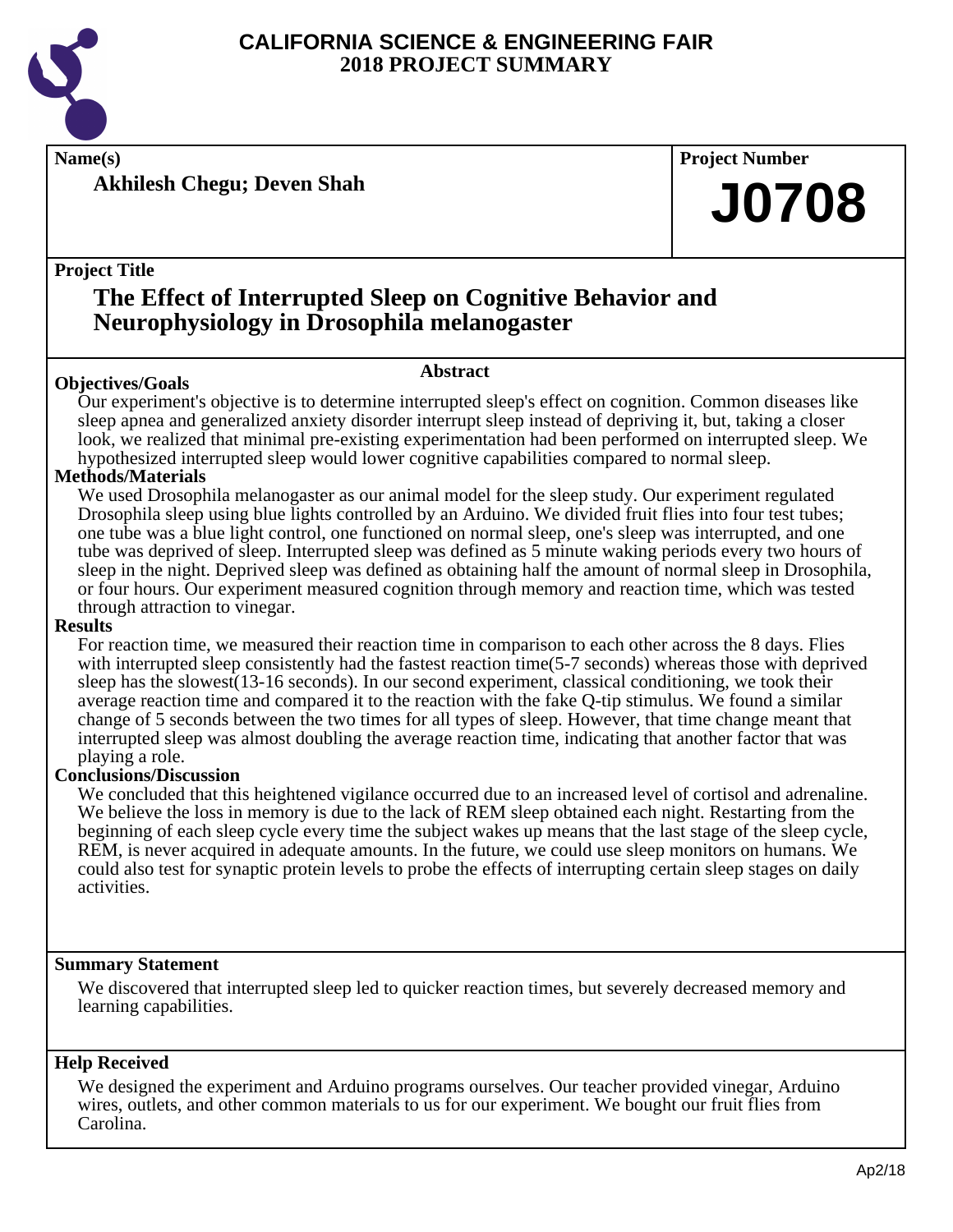

**Jasmine E. Elasaad**

**Name(s) Project Number**

## **J0709**

#### **Project Title**

## **Effectiveness of Method of Loci on Short-Term and Long-Term Memory**

#### **Abstract**

**Objectives/Goals** The objective of this study was to determine if the method of loci, a visual-spatial oriented mnemonic device, has an impact on long-term memory. The hypothesis was that the group using the method of loci would recall more words than the rote memorization control group.

#### **Methods/Materials**

A total of 134 students in grades fifth, sixth, seventh and eighth were recruited and then divided into two groups: the method of loci experimental group; and the control group. Prior to testing, the method of loci group received training on how to use the method of loci technique to memorize a list of words, while the control group received no training. Both groups were given identical lists of 20 simple nouns and four minutes to study the lists. After the word lists were collected, the groups were subjected to a 1.5 minute period of silence before being tested on their short-term recall ability. Subjects were given two minutes to write down all the words they could remember. All participants were then re-tested one week later for long-term recall of the word list.

#### **Results**

For the short-term recall results, the control group recalled a mean of 15.5 words (median 16; mode, 20; range 6-20.) The experimental group using the method of loci recalled 16% more words than the control group, with a mean of 18 words (median 19; mode, 20; range, 11-20). For the long-term test results, the control group recalled a mean of 7.7 words. (median, 7; mode, 5; range, 0-20). The experimental group which had used the method of loci was able to recall a mean of 11.9 words (median, 12; mode, 15, range 1-20) on the long-term memory test. This was a dramatic difference of 54% more words recalled for the long-term test by those using the method of loci.

#### **Conclusions/Discussion**

The method of loci is one of the oldest mnemonic devices and employs a spatial skills technique to peg desired words along the route of a memory journey. The results of this study revealed that subjects were able to recall more words when they employed this memory tool. Recall ability was magnified over longer periods of time, suggesting that this mnemonic device would not only be of great use to students, but would be even more valuable for those who need to retain information over a long period of time. Further studies might be beneficial comparing different mnemonic devices to determine which is most effective.

#### **Summary Statement**

I tested the effectiveness of the method of loci mnemonic device on students' short-term and long-term recall ability.

#### **Help Received**

I received help from the students who participated as subjects in my project and from my science teacher who let me use her classes for testing and gave me guidance.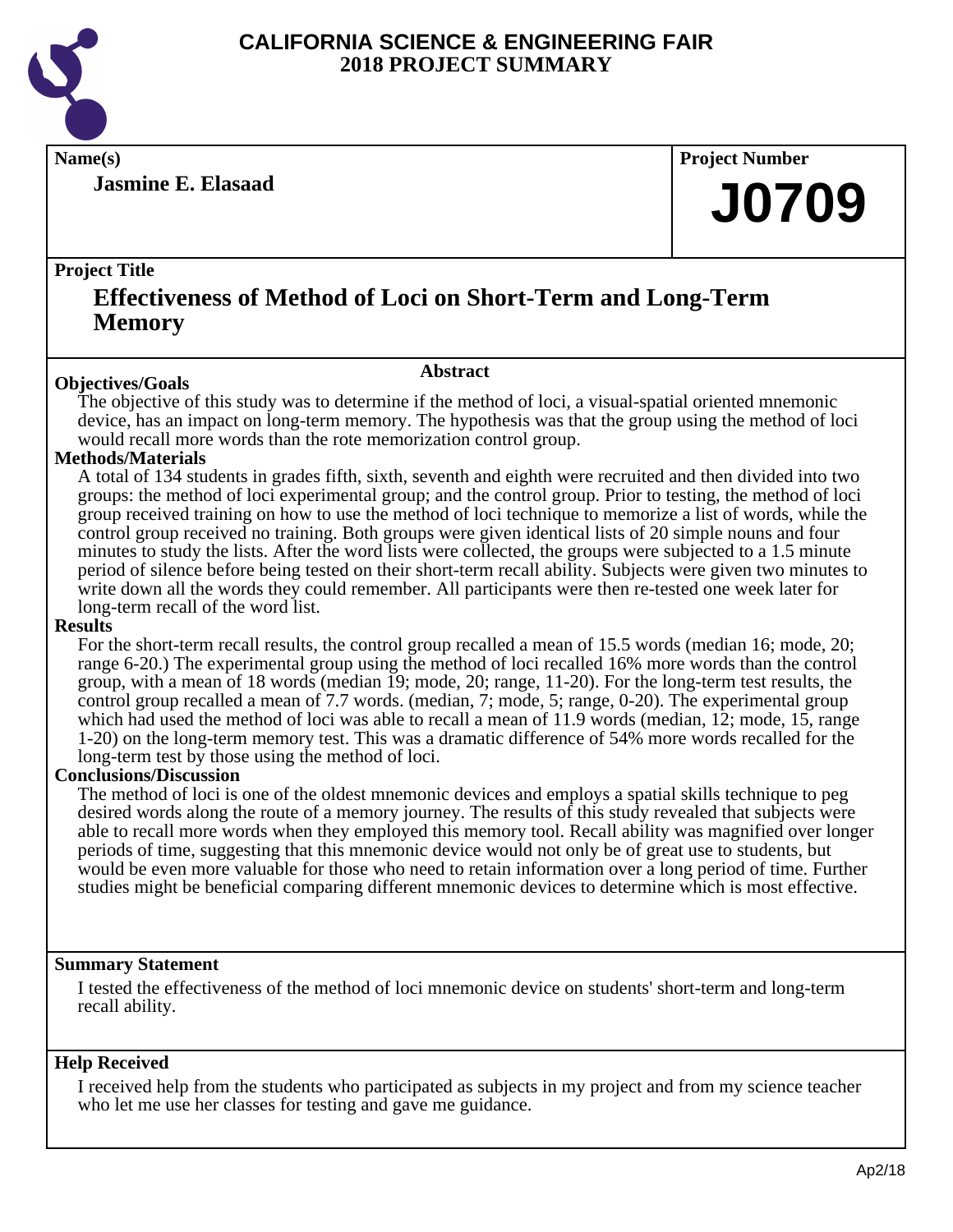

**Name(s) Project Number**

## **Project Title**

**Hannah Filly; Cailin Templeman**

## **How Do Stimulants Affect the Perception of Time?**

#### **Objectives/Goals**

**Abstract**

This project was designed to discover how different types of stimulants affect the ability to perceive time. We hypothesized that sound would affect subjects estimations of time, due to our research on studies about how music influences brain activity and alters perception.

#### **Methods/Materials**

Subjects were led into a room without clocks or other devices that could distract them. We tested 3 groups in total. In the sound group, subjects listened to piano music. In our touch group, subjects made a puzzle, and in our control group, subjects did not participate in any activity. All subjects did this for the duration of the test period. We left the subjects for 4 minutes, and when the period of time ceased, we asked them to estimate the amount of time they were left alone. We selected subjects all in the same age range to best control age factors.

#### **Results**

Our graph shows that students solving a puzzle estimated an average of 2 minutes 35 seconds, students listening to music estimated an average of 4 minutes 13 seconds, and students doing nothing estimated an average of 7 minutes. The most accurate group was listening to music.

#### **Conclusions/Discussion**

Our data indicate that students listening to music estimated time more accurately, while students playing the puzzle and students doing nothing estimated time less accurately. We believe this is because students with no stimulation believe time to pass slower, and students solving a puzzle believe time to pass quicker. Our results contradicted our hypothesis, but we still found conclusive results.

#### **Summary Statement**

We found that when the brain is more active performing a task, the subjects perceive less time having passed.

#### **Help Received**

We designed and conducted our experiments independently, with guidance from our advisor.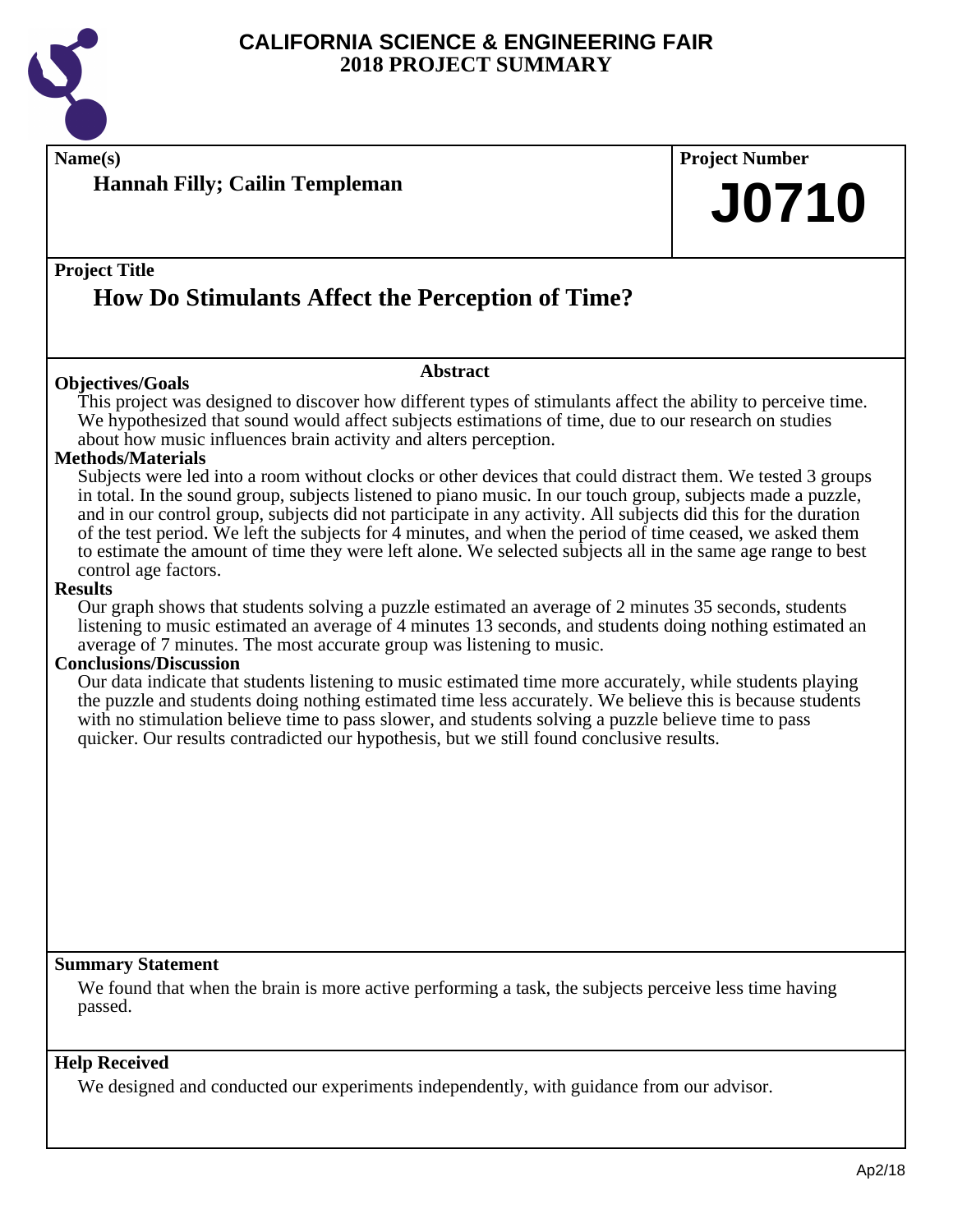

**Name(s) Project Number**

**Diyya Ganju; Kieli Murray**

#### **Project Title**

## **The Effect of Gender on Short-Term Memory Recall**

#### **Objectives/Goals**

#### **Abstract**

The objective is to determine how gender affects short-term memory recall of pictures, numbers, and words in 11-13 year olds. We predicted that girls would have a higher recall rate due to the more advanced language skills of girls in this age group.

#### **Methods/Materials**

Created a slideshow with with three slides of seven digit numbers, three slides of seven objects each, and three slides with five words each. Had 163 informed test subjects ranging in age from 11-13 view the slides, then after a ten second period they inputted as much data as they remembered from the slide into a Google Form.

#### **Results**

Girls slightly outperformed boys on the numbers section (5.18 to 4.86 out of seven) and the words section (2.88 to 2.79 out of seven), but boys slightly outperformed girls on the pictures section (4.18 to 4.13 out of seven). There was only a 1.14% difference between the two genders' overall averages.

#### **Conclusions/Discussion**

After multiple trials spanning 163 test subjects, we have found there is no statistically significant difference between the short term memory recall of females and males. To conclude, gender does not have a significant affect on the short-term memory recall of 11-13 year olds.

#### **Summary Statement**

We devised a memory test and administered it to 11-13 year old males and females, and after analyzing their scores we found that gender does not affect short-term memory recall in this age group.

#### **Help Received**

The sixth grade teachers at College Park Elementary generously allowed us to test their students.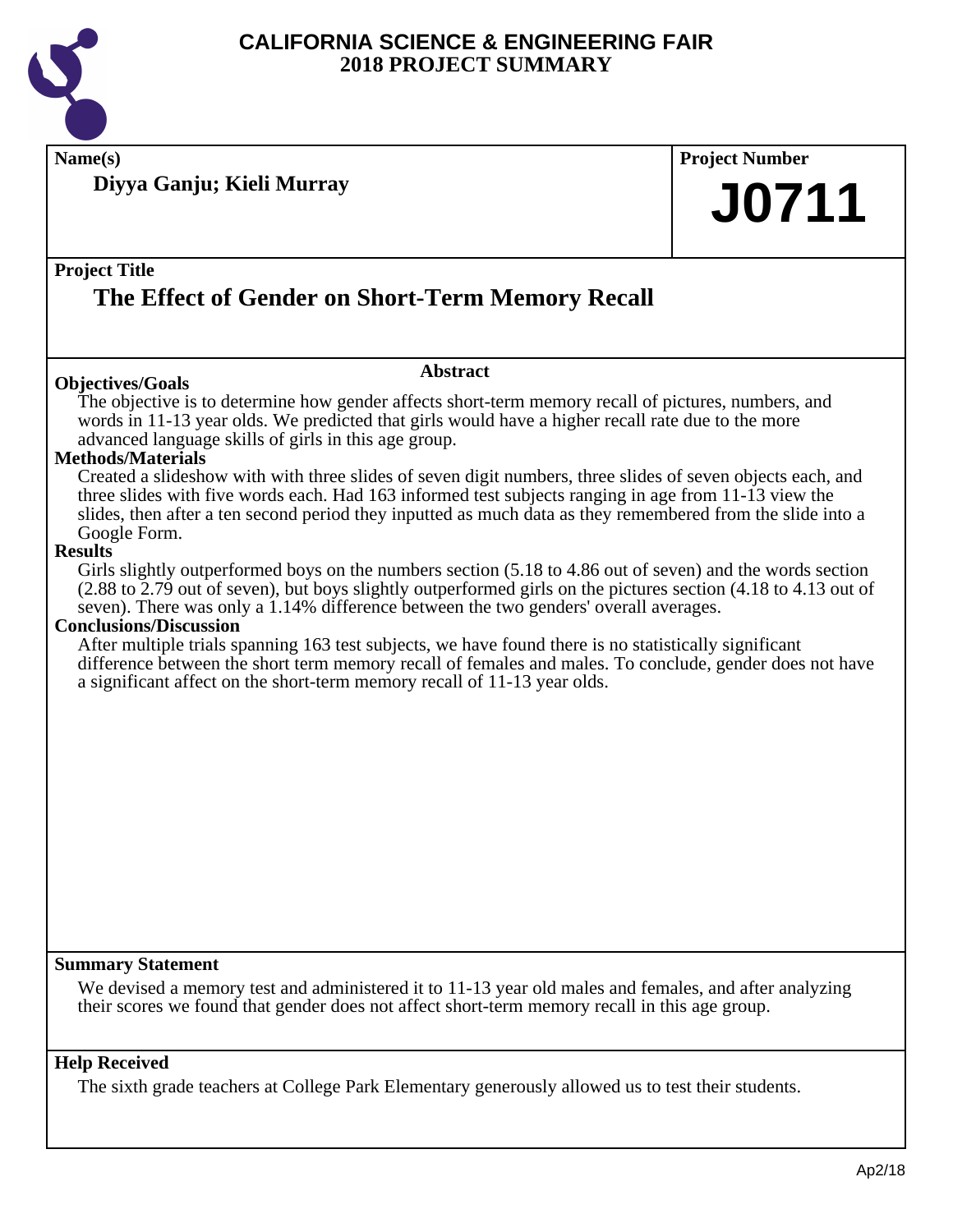

| Name(s)                                                                                                                                                                                                                  | <b>Project Number</b> |
|--------------------------------------------------------------------------------------------------------------------------------------------------------------------------------------------------------------------------|-----------------------|
| <b>Nina M. Hollars</b>                                                                                                                                                                                                   | <b>J0712</b>          |
|                                                                                                                                                                                                                          |                       |
| <b>Project Title</b>                                                                                                                                                                                                     |                       |
| <b>Shaping Your Thoughts</b>                                                                                                                                                                                             |                       |
|                                                                                                                                                                                                                          |                       |
| <b>Abstract</b><br><b>Objectives/Goals</b>                                                                                                                                                                               |                       |
| The objective of this study is to determine if the age of a person affects their ability to complete the Stroop<br>Effect Tasks. Additionally, what factors can influence an individuals results.                        |                       |
| <b>Methods/Materials</b>                                                                                                                                                                                                 |                       |
| This experiment was conducted with different age groups, both male and female, testing their ability to                                                                                                                  |                       |
| complete the Stroop Effect Tasks which involves colors, shapes, and words. Materials required included a<br>stopwatch, test sheets, desk top computer, and volunteers.                                                   |                       |
| <b>Results</b>                                                                                                                                                                                                           |                       |
| After completing all my research and interviews, I learned that the age of a person does indeed affect their<br>ability and time to finish the Stroop Effect Tasks. Those over 50 years of age that were part of this    |                       |
| experiment had a more difficult time completing the tests.                                                                                                                                                               |                       |
| <b>Conclusions/Discussion</b>                                                                                                                                                                                            |                       |
| In conclusion, I know that age does affect the abilities to complete the Stroop Effect Tasks. Older people,<br>especially those over the age of 50, had much longer times completing the test. Other factors to consider |                       |
| on this topic include but are not limited to substance abuse, trauma to the head, colorblindness, and                                                                                                                    |                       |
| educational level.                                                                                                                                                                                                       |                       |
|                                                                                                                                                                                                                          |                       |
|                                                                                                                                                                                                                          |                       |
|                                                                                                                                                                                                                          |                       |
|                                                                                                                                                                                                                          |                       |
|                                                                                                                                                                                                                          |                       |
|                                                                                                                                                                                                                          |                       |
|                                                                                                                                                                                                                          |                       |
|                                                                                                                                                                                                                          |                       |
|                                                                                                                                                                                                                          |                       |
|                                                                                                                                                                                                                          |                       |
|                                                                                                                                                                                                                          |                       |
|                                                                                                                                                                                                                          |                       |
| <b>Summary Statement</b>                                                                                                                                                                                                 |                       |
| Using time as a measurement, younger people complete the Stroop Effect Tasks much quicker than older                                                                                                                     |                       |
| people with many additional factors to consider along the way.                                                                                                                                                           |                       |
|                                                                                                                                                                                                                          |                       |
| <b>Help Received</b>                                                                                                                                                                                                     |                       |
| I researched my data on-line while gathering information and performing tests on people in our                                                                                                                           |                       |
| community. Mrs. Heermance and Mr. Landgraph provided useful recommendations during the County<br>Science Fair.                                                                                                           |                       |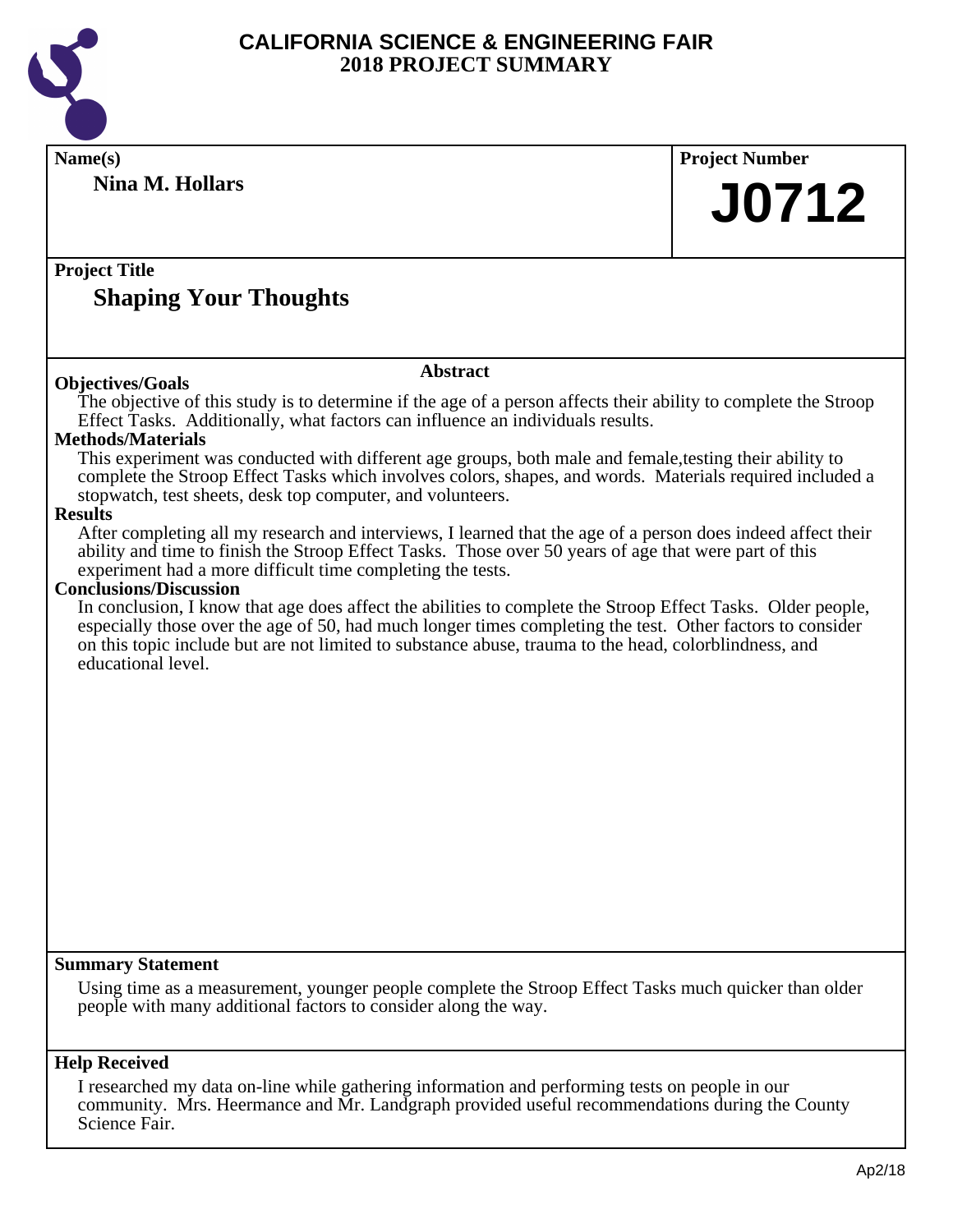

**Name(s) Project Number Cosette O. Monson**

# **J0713**

#### **Project Title The Earworm Effect**

#### **Objectives/Goals**

#### **Abstract**

Which gender, between eleven to thirteen year olds, will experience INMI (Involuntary Musical imagery) more, after listening to clips of three well known songs?

#### **Methods/Materials**

I clipped the three well known songs to make one three minute long song. I played the video in each class. The next day, I had the class fill out a survey asking questions about their experience with those songs and INMI. There were 186 participants.

Materials:

surveys (created to ask questions about INMI) Speaker or way to play music male and female students from 11-13 years old

#### **Results**

The males had 35.6% did not experience INMI with a song from the video and 64.4% did. Of the male students who did not experience INMI with a song from the video, 29.4% had an outside song in their head. Of females, 16.7% did not experience INMI with a song from the video and 83.3% did. Of the females that did not experience INMI with a song from the video, 37.5% had an outside song in their head. Overall females experienced INMI more than males. There is an 18.9% difference between females and males who had songs stuck in their heads, which is significant. Of those who didn't get a song from the video stuck in their head, more females than males had an outside song stuck in their head, a difference of 8.1%.

#### **Conclusions/Discussion**

Between eleven to thirteen-year-olds, females experienced INMI more than males after listening to clips of three well known songs. This research was important because differences in the male and female brain is a fairly new area of study and Involuntary Musical Imagery is shrouded in speculation.

#### **Summary Statement**

I concluded that 11-13 year old females will experience INMI (involuntary musical imagrey) more than males.

#### **Help Received**

My teacher guided me through the process of making my science fair, but I completed the project and experiments by myself.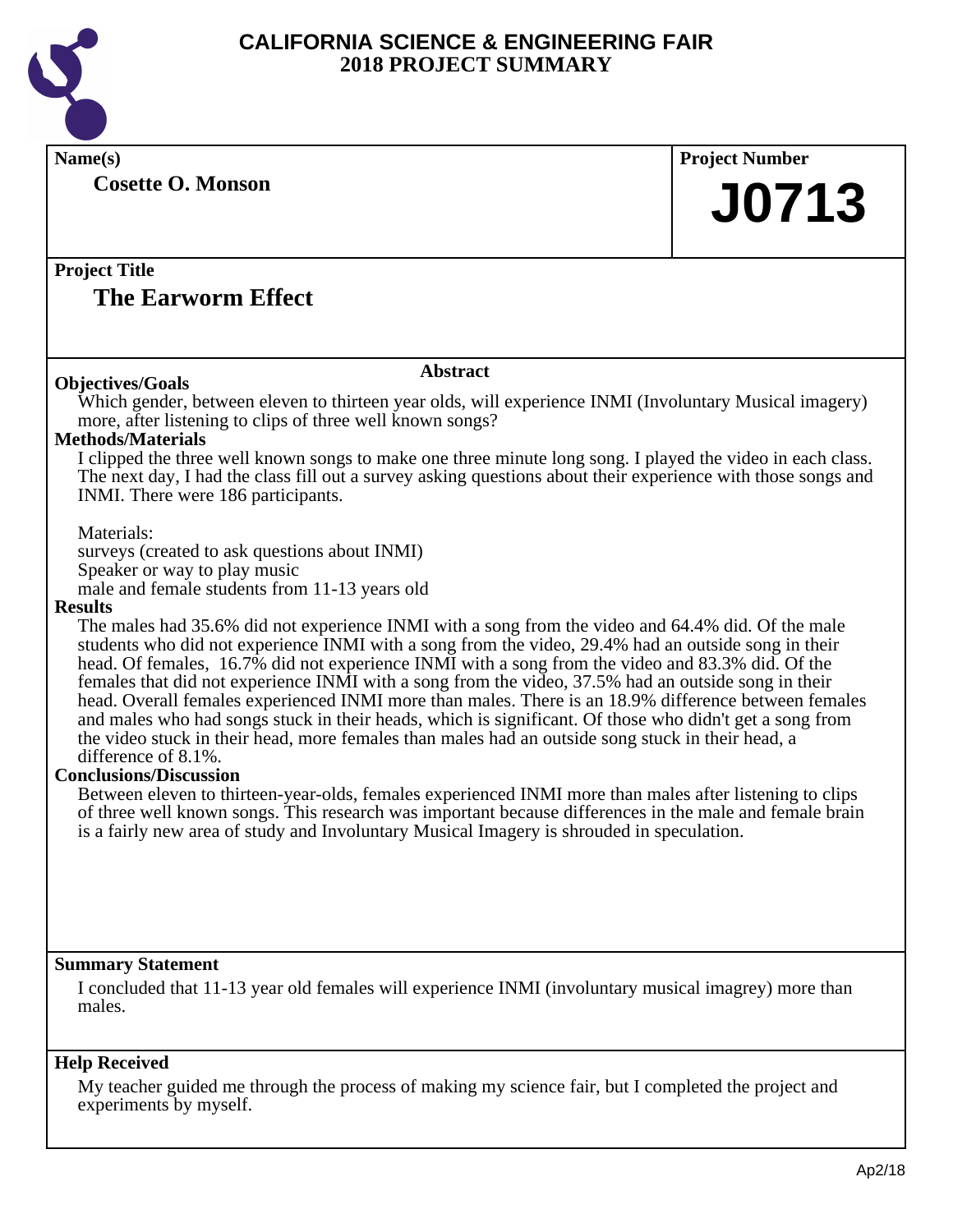

**Name(s) Project Number**

**Kali E. Nishimine**

#### **Project Title**

## **Does Red Bull Improve Cognitive Performance?**

#### **Objectives/Goals**

The objective of this study is to determine the effects of drinking Red Bull on the test subjects' performance of cognitive tasks.

**Abstract**

#### **Methods/Materials**

Stopwatch, "Perfection" game, 24 Red Bulls. Volunteers were asked to complete the task of fitting various geometrically shaped and sized pieces into their corresponding spaces while being timed. Upon completion, subjects repeated the timed task 15 minutes after drinking a can of Red Bull.

#### **Results**

Although 26 people volunteered for the study, only 24 people completed the study citing either difficulty with fine motor skills or due to health concerns with consuming energy drinks. The difference in times indicated that the majority of subjects performed better after consuming Red Bull. In fact, only 3 subjects increased their performance times and the average subject improving their test time by 25 seconds.

#### **Conclusions/Discussion**

Based on the data collected, it appears that consumption of Red Bull should improve performance in hand-eye coordination, shape recognition and sorting of varied size and geometric pieces. While this study does not prove an increase of cognition when consuming Red Bull, it does imply that there is a marked improvement in performance for most people. Further study is needed to ascertain whether the effects of coffee or a caffeinated soda would have similar outcomes as drinking Red Bull.

#### **Summary Statement**

As measured by the time it took to complete different geometric shape and size sorting task, I found that Red Bull improved most test subjects' performance.

#### **Help Received**

I designed the project after researching energy drink studies and discussing specific cognitive tests with my mentor Lynda Kubota.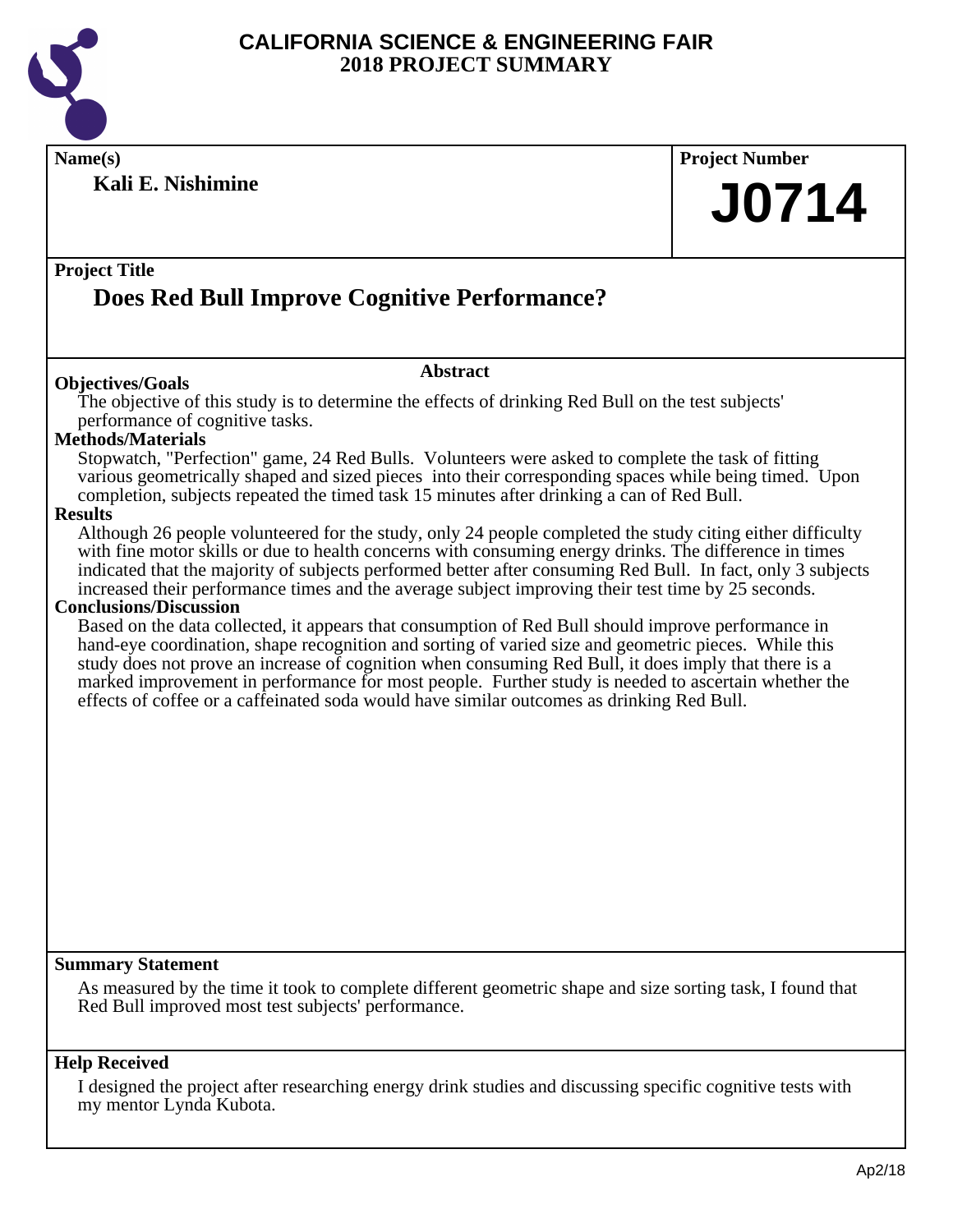

| Name(s)                                                                                                                                                                                                                                                                                                                                                                                                                                                                                                                          |                 | <b>Project Number</b> |
|----------------------------------------------------------------------------------------------------------------------------------------------------------------------------------------------------------------------------------------------------------------------------------------------------------------------------------------------------------------------------------------------------------------------------------------------------------------------------------------------------------------------------------|-----------------|-----------------------|
| <b>Fatima Nour</b>                                                                                                                                                                                                                                                                                                                                                                                                                                                                                                               |                 | <b>J0715</b>          |
|                                                                                                                                                                                                                                                                                                                                                                                                                                                                                                                                  |                 |                       |
| <b>Project Title</b>                                                                                                                                                                                                                                                                                                                                                                                                                                                                                                             |                 |                       |
| <b>Learning Style vs. Memory</b>                                                                                                                                                                                                                                                                                                                                                                                                                                                                                                 |                 |                       |
|                                                                                                                                                                                                                                                                                                                                                                                                                                                                                                                                  | <b>Abstract</b> |                       |
| <b>Objectives/Goals</b><br>The goal of this experiment is to find which way of processing information, auditory or visual, is the<br>optimal way to remember and recall information.                                                                                                                                                                                                                                                                                                                                             |                 |                       |
| <b>Methods/Materials</b>                                                                                                                                                                                                                                                                                                                                                                                                                                                                                                         |                 |                       |
| I gave 60 Students, Ages (11-13) a learning style assessment designed by professional teachers and<br>psychologists. After recording everybody's preferred learning style, I gave them two different visual<br>memory tests and two different auditory memory test.                                                                                                                                                                                                                                                              |                 |                       |
| <b>Results</b>                                                                                                                                                                                                                                                                                                                                                                                                                                                                                                                   |                 |                       |
| The results showed that the majority of the students were able to retain information better when provided<br>with visual aids. Surprisingly, the auditory learners scored 29.80% higher in the visual memory test than<br>in the auditory test. The tactile learners scored 40.27% higher on average in the visual memory test than in<br>the auditory memory test, and as expected, the visual learners scored higher in the visual memory test by<br>60.54% than on the auditory memory test.<br><b>Conclusions/Discussion</b> |                 |                       |
| In conclusion, while some people in this test may have stronger auditory memory or equal strengthened<br>memory, most people can remember something better when it was presented to them visually regardless<br>of their learning style. The results showed no link between the students' learning style and memory. Most<br>of the students, including the auditory and tactile learners, scored higher on their visual memory tests. A<br>small amount of people compared to visual learners are auditory learners.            |                 |                       |
|                                                                                                                                                                                                                                                                                                                                                                                                                                                                                                                                  |                 |                       |
|                                                                                                                                                                                                                                                                                                                                                                                                                                                                                                                                  |                 |                       |
|                                                                                                                                                                                                                                                                                                                                                                                                                                                                                                                                  |                 |                       |
|                                                                                                                                                                                                                                                                                                                                                                                                                                                                                                                                  |                 |                       |
|                                                                                                                                                                                                                                                                                                                                                                                                                                                                                                                                  |                 |                       |
| <b>Summary Statement</b>                                                                                                                                                                                                                                                                                                                                                                                                                                                                                                         |                 |                       |
| The goal of this experiment is to find which way of processing information, auditory or visual, is the<br>optimal way to remember and recall information.                                                                                                                                                                                                                                                                                                                                                                        |                 |                       |
| <b>Help Received</b>                                                                                                                                                                                                                                                                                                                                                                                                                                                                                                             |                 |                       |
| My School allowed me to test middle school students                                                                                                                                                                                                                                                                                                                                                                                                                                                                              |                 |                       |
|                                                                                                                                                                                                                                                                                                                                                                                                                                                                                                                                  |                 |                       |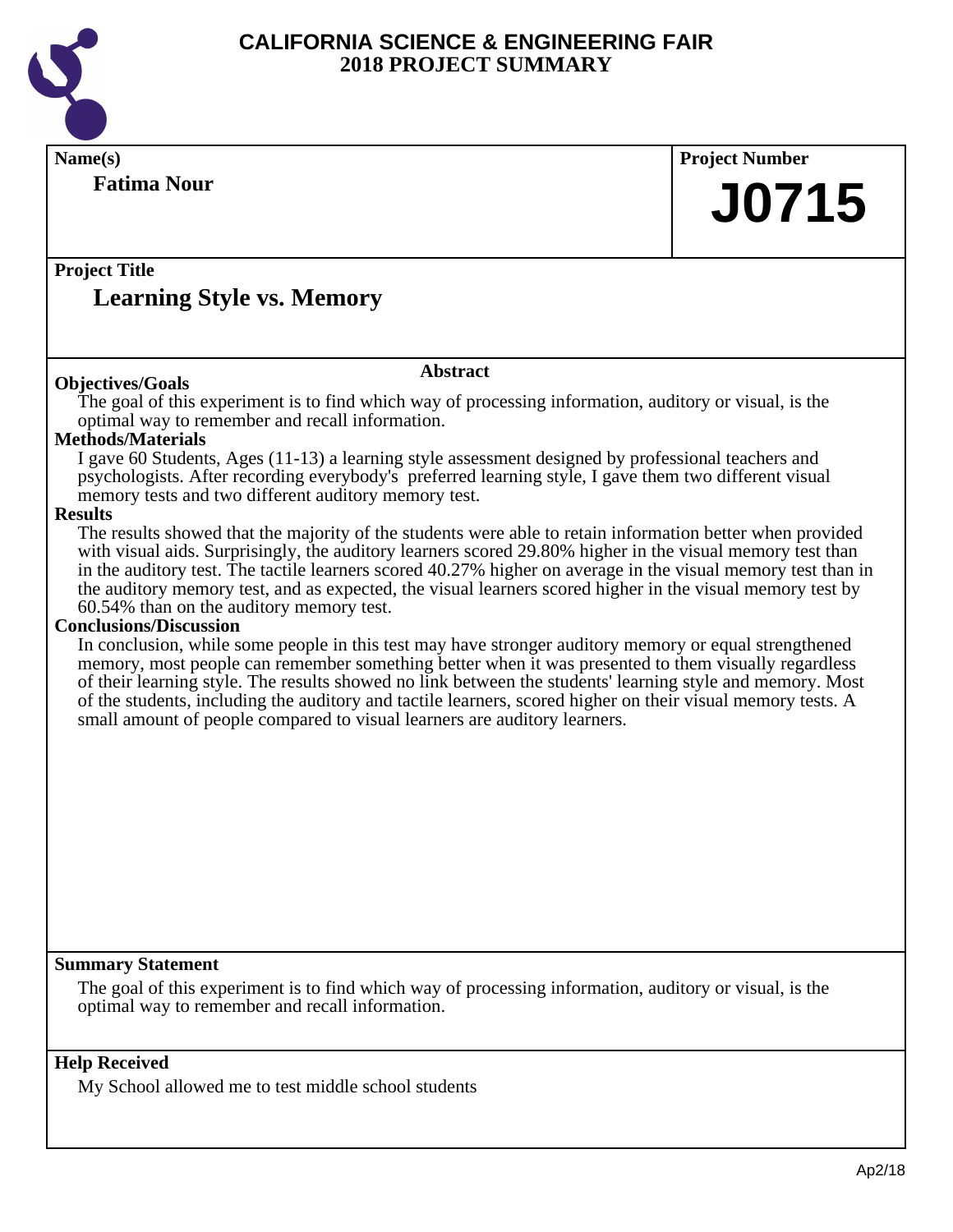

**Revere D. Schmidt**

**Name(s) Project Number**

## **J0716**

#### **Project Title**

## **A Prescription to React Faster: Combining Video Gaming with Extracurricular Activities**

#### **Abstract**

**Objectives/Goals** The objective of this study is to determine what is the most effective way to improve reaction time. It assesses how experience playing video games, an instrument, or a competitive sport; working on multiple devices with multiple applications; or taking challenging honors math courses impact reaction time.

#### **Methods/Materials**

Subjects completed a questionnaire to collect the number of hours per week spent on the following activities: playing video games, sports, and an instrument; taking advanced math classes; and working with computer and phone applications. Subjects then drove a remote control car twice around two different obstacle courses, once while looking at the car directly, and once while looking at it through an iPad camera. The total amount time in addition to the number of corrections and errors were collected for each subject on each of the four runs.

#### **Results**

The results show that subjects with the best reaction time, measured by speed and accuracy on the obstacle courses, play a combination of video games and activities that require fast reaction time. Specifically, subjects with the best reaction time play more than 6 hours of video games a week, averaging 18.7 hours, and participate in 2 to 3 activities requiring quick reaction time, averaging 2.6 activities. Playing video games in combination with at least one activity will also improve reaction time, though less effectively. Finally, subjects with no video game experience have very poor reaction time and accuracy.

#### **Conclusions/Discussion**

In conclusion, while playing video games improves reaction time and accuracy, playing games alone is not the most effective way to improve in these areas. Importantly, gaming for more than six hours a week in combination with doing three activities that require quick reaction time is the most effective way to improve reaction time. If time is limited, it is possible to improve reaction time, though not as effectively, by playing video games with one other activity. These activities are, from most to least effective, playing an instrument, taking advanced math classes, and doing sports. Additionally, never playing video games results in poor reaction time and accuracy. To be a skilled surgeon, a successful football receiver, or a quick and accurate SAT test taker, some video game play time every week is key.

#### **Summary Statement**

As measured by driving a remote control car on two obstacle courses, reaction time is most improved by playing video games in combination with doing activities that require fast reaction time.

#### **Help Received**

My mother helped me to set up the obstacle courses, hold the iPad camera, and set up the Excel database. My dad helped with the charts and graphs. My teacher helped refine the study topic.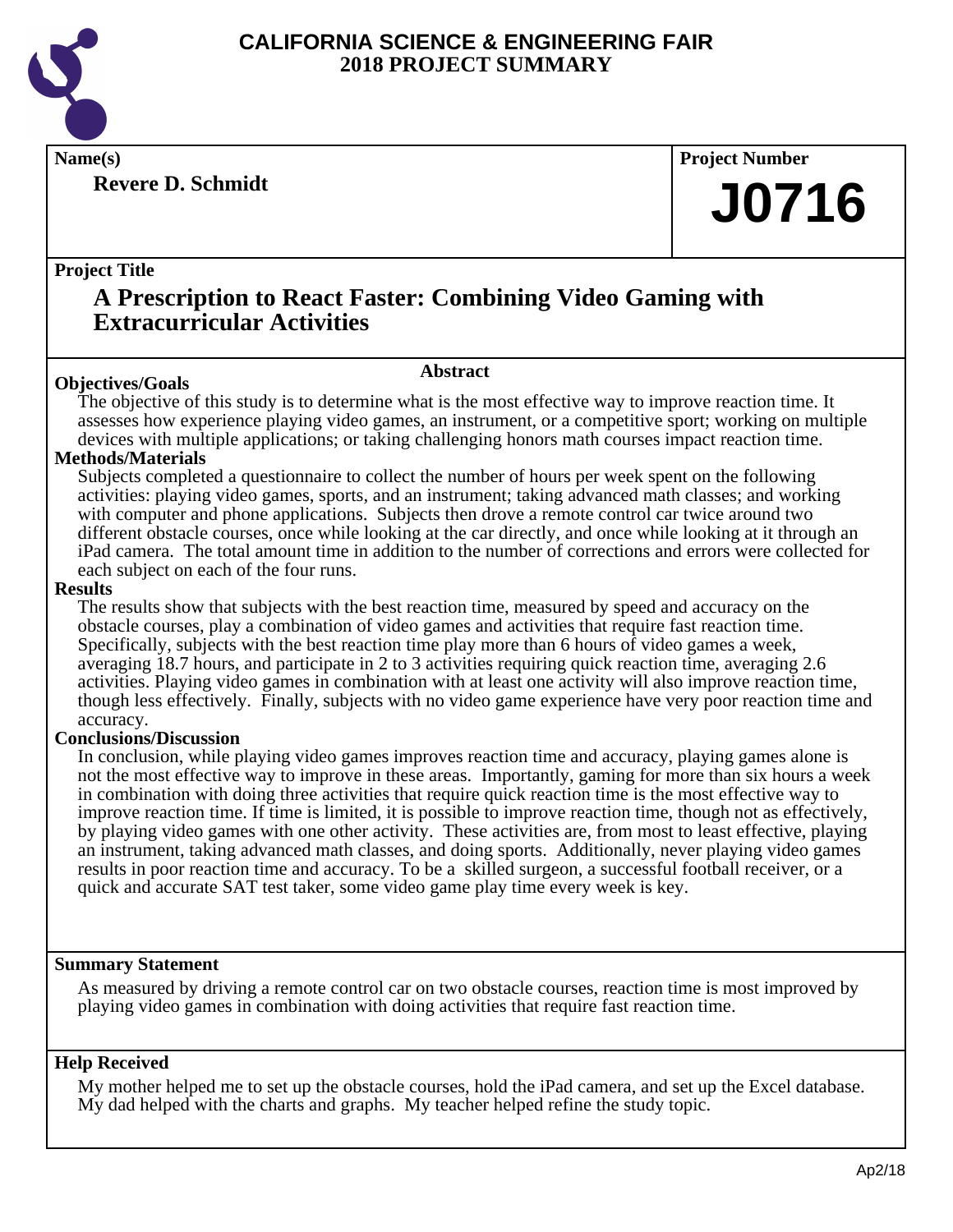

**Stephanie K. Stahovich**

**Name(s) Project Number**

## **J0717**

#### **Project Title**

### **How to Keep Your Cool: Controlling Thermal Comfort by Applying Temperature Impulses to the Wrist**

#### **Abstract**

**Objectives/Goals** In the US, space heating, cooling, and air conditioning account for 39% of energy usage in homes. The goal of this project is to find a way to reduce the amount of energy needed to make people feel cool in warm environments. More specifically, this project examines if cooling a small patch of skin can make a person feel cool without needing to cool an entire building. If successful, this method of cooling could help to reduce greenhouse gases and reduce the amount of money people spend on air conditioning.

#### **Methods/Materials**

I created a system that uses a Peltier module to apply temperature impulses to a person's wrist. The system also includes a Raspberry Pi computer, a temperature sensor, relays, a heat sink, and a fan. I created a computer program to control the impulses. The program allows the operation protocol for the impulses to be adjusted. I conducted a study in which participants evaluated the effectiveness of the system for different values of the operation protocol.

#### **Results**

The data from this experiment showed that most participants felt cooler because of the system when the settings for the operation protocol were adjusted to fit their preferences. All participants preferred a duty cycle of less than 50 percent. The duty cycle is the fraction of the cycle during which the Peltier module is powered on. Most of the participants preferred the Peltier module to be turned on only for a small fraction of time to feel cooler.

#### **Conclusions/Discussion**

My studies demonstrated that when a proper sequence of cooling impulses is applied to a small region of a person's skin, the person's perception of how cool they feel can be controlled. In my experiments, seven of the eight participants felt cooler because of the system. This project has resulted in several important findings. First, it suggests that there is a way to make someone feel cool without having to cool their entire body. Second, my data supports the theory that when the temperature of one part of the body is changed, the brain perceives that the temperature of the entire body has been changed, too. Third, my project suggests that the brain is sensitive to high rates of temperature change. This project has significant implications for people who want to reduce energy usage in their homes. This work is a step toward creating an energy-efficient, wearable system that enables people to be cooled through only a small patch of skin.

#### **Summary Statement**

This project demonstrated an energy-efficient method for controlling a person's thermal comfort by applying carefully controlled temperature impulses to their wrist with a Peltier device.

#### **Help Received**

I came up with the project idea and did the experiments. My father provided guidance on connecting the electronics and taught me how to write the python program to control the system. He also assisted me by critiquing my writing and poster.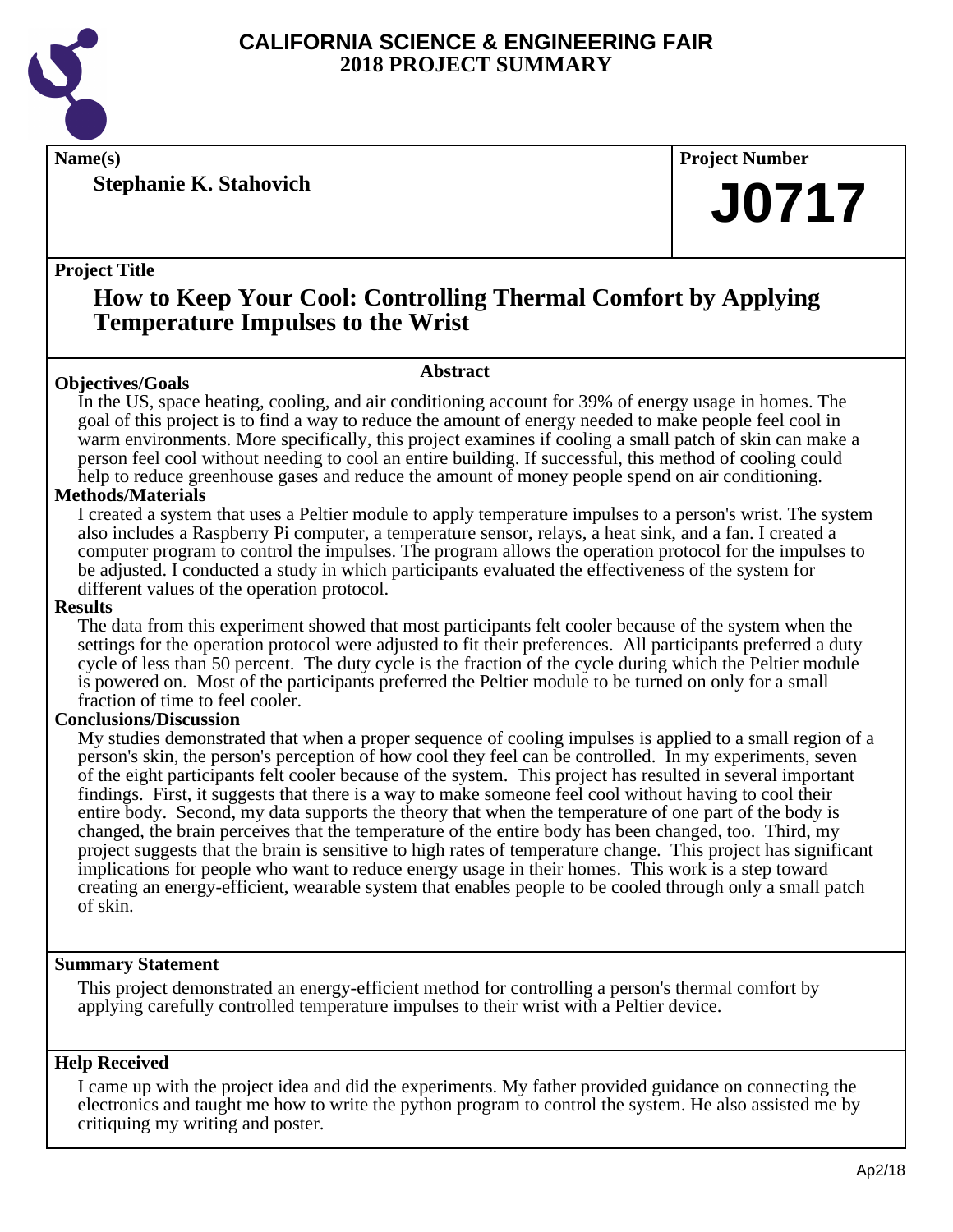

| Name(s)                                                                                                                                                                                                              | <b>Project Number</b> |  |  |
|----------------------------------------------------------------------------------------------------------------------------------------------------------------------------------------------------------------------|-----------------------|--|--|
| Tye J. Sutherland                                                                                                                                                                                                    |                       |  |  |
|                                                                                                                                                                                                                      | <b>J0718</b>          |  |  |
|                                                                                                                                                                                                                      |                       |  |  |
|                                                                                                                                                                                                                      |                       |  |  |
| <b>Project Title</b>                                                                                                                                                                                                 |                       |  |  |
| <b>Reaction to Action</b>                                                                                                                                                                                            |                       |  |  |
|                                                                                                                                                                                                                      |                       |  |  |
|                                                                                                                                                                                                                      |                       |  |  |
| <b>Abstract</b><br><b>Objectives/Goals</b>                                                                                                                                                                           |                       |  |  |
| The objective is to determine if there is a difference in reaction time for people that play action video                                                                                                            |                       |  |  |
| games versus those that do not play action video games.                                                                                                                                                              |                       |  |  |
| <b>Methods/Materials</b>                                                                                                                                                                                             |                       |  |  |
| Materials List:                                                                                                                                                                                                      |                       |  |  |
| 24 test subjects: 12 subjects that played action video games and 12 subjects that played non-action video<br>games or no video games, laptop computer, free computer reaction time website, ruler with reaction time |                       |  |  |
| marked in msec (formula $d=1/2$ at <sup>2</sup> where d is the distance, a is acceleration due to gravity (9.81 m/s2), and t                                                                                         |                       |  |  |
| is time)                                                                                                                                                                                                             |                       |  |  |
| Procedure:                                                                                                                                                                                                           |                       |  |  |
| Test 12 action playing subjects with the computer app 5 times each, repeat with 12 non action playing                                                                                                                |                       |  |  |
| subjects, record data.                                                                                                                                                                                               |                       |  |  |
| Test same subject groups again with ruler drop test. Measure fingers 3 cm apart, put hand at line,<br>experimenter drops ruler, subject catches ruler as fast as they can, record measurement, test each subject 5   |                       |  |  |
| times, record data.                                                                                                                                                                                                  |                       |  |  |
| <b>Results</b>                                                                                                                                                                                                       |                       |  |  |
| The action gamers had an average score for the computer test of 293 ms, and had an average score of 154                                                                                                              |                       |  |  |
| ms on the ruler test. The non-action playing subjects tested with an average of 393 ms on the computer                                                                                                               |                       |  |  |
| test and an average of 179 ms on the ruler test. There was a significant difference in reaction time between                                                                                                         |                       |  |  |
| the two groups for both tests. The action video gamers had a faster reaction time with both tests.<br><b>Conclusions/Discussion</b>                                                                                  |                       |  |  |
| After testing 12 action gamers and 12 non-action gamers, I concluded my hypothesis correct by showing                                                                                                                |                       |  |  |
| that people who play action video games have a faster reaction time than people who do not play action                                                                                                               |                       |  |  |
| video games. I used two different tests to account for any bias or inaccuracy in testing. This experiment                                                                                                            |                       |  |  |
| would be easy to reproduce. This proves that there are positive effects from action video games. These                                                                                                               |                       |  |  |
| effects could be used to train people for specific benefits or careers.                                                                                                                                              |                       |  |  |
|                                                                                                                                                                                                                      |                       |  |  |
|                                                                                                                                                                                                                      |                       |  |  |
|                                                                                                                                                                                                                      |                       |  |  |
|                                                                                                                                                                                                                      |                       |  |  |
| <b>Summary Statement</b>                                                                                                                                                                                             |                       |  |  |
| Action video game players demonstrated a faster reaction time than non-action video game players thru                                                                                                                |                       |  |  |
| multiple tests.                                                                                                                                                                                                      |                       |  |  |
|                                                                                                                                                                                                                      |                       |  |  |
| <b>Help Received</b>                                                                                                                                                                                                 |                       |  |  |
| My parents and science teacher assisted me in refining my project.                                                                                                                                                   |                       |  |  |